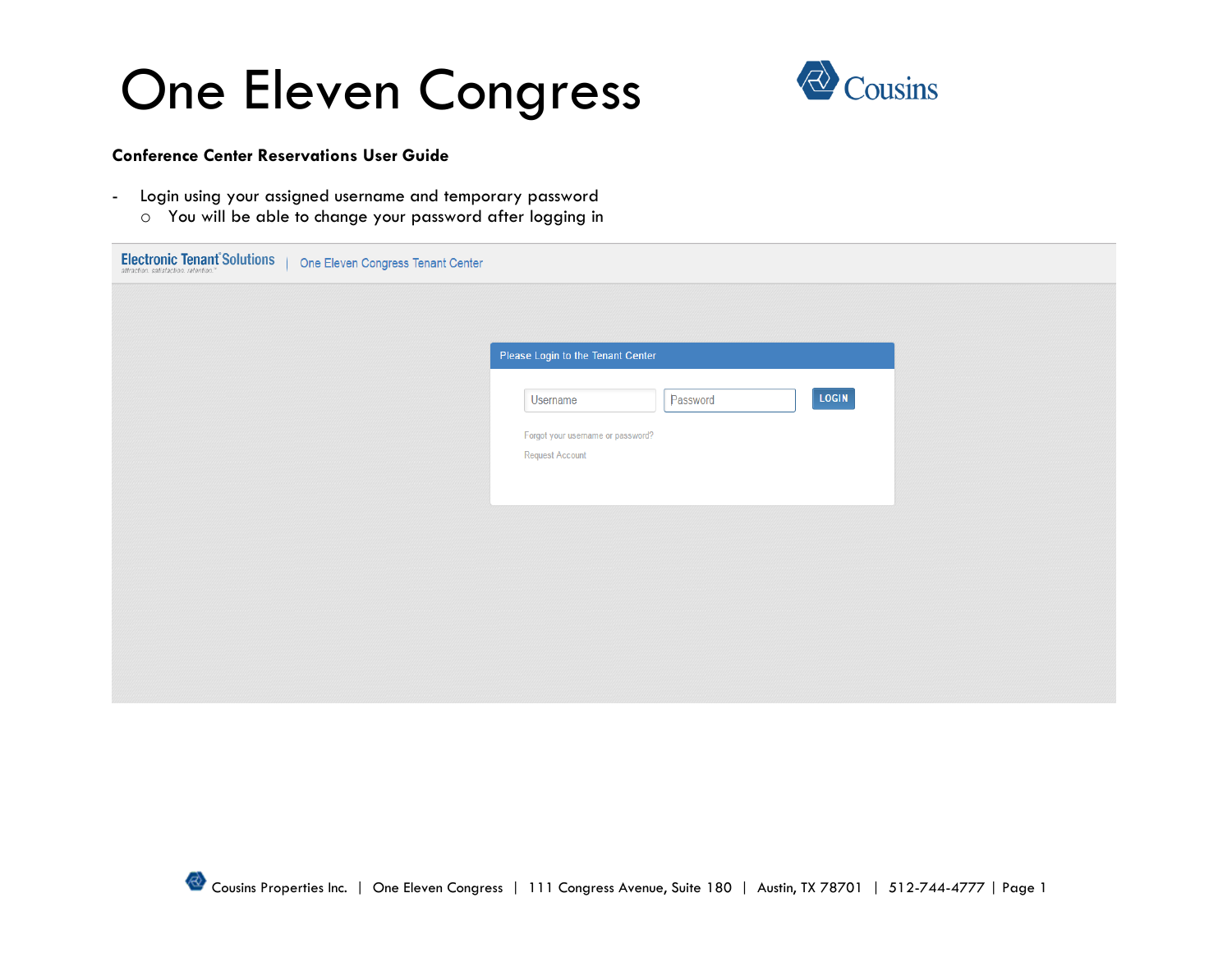

- This is the home screen for the Conference Room Portal
- Select the "Conference Rooms" tab

|      |             | <b>Electronic Tenant Solutions</b>                                                                  | One Eleven Congress Tenant Center                                                                                                                                                                                              | <b>MS</b> | $\mathbf v$ |
|------|-------------|-----------------------------------------------------------------------------------------------------|--------------------------------------------------------------------------------------------------------------------------------------------------------------------------------------------------------------------------------|-----------|-------------|
| Home |             | <b>Conference Rooms</b><br>Your Account                                                             |                                                                                                                                                                                                                                |           |             |
|      |             |                                                                                                     |                                                                                                                                                                                                                                |           | Help        |
|      |             | <b>Mobile Tenant Center</b>                                                                         |                                                                                                                                                                                                                                |           |             |
|      |             | below for a short video tutorial.                                                                   | ETS is excited to announce our newly launched, web-based, Mobile Tenant Center application. This new app allows you to access features of the Tenant Center on the go. For current users, go to mtc.tenanthandbooks.com to acc |           |             |
|      |             | <b>Click Here</b>                                                                                   |                                                                                                                                                                                                                                |           |             |
|      |             |                                                                                                     |                                                                                                                                                                                                                                |           |             |
|      | $\boxtimes$ | You have 2 new messages.                                                                            |                                                                                                                                                                                                                                |           |             |
|      |             |                                                                                                     |                                                                                                                                                                                                                                |           |             |
|      | l o         | <b>Your Account</b>                                                                                 | Electronic Tenant <sup>®</sup><br>$\mathsf{R}^2$<br>Ŧ<br><b>Conference Rooms</b><br>Portal                                                                                                                                     |           |             |
|      | submission. | This information is used to auto-<br>fill the Electronic Service Request<br>Form for quick and easy | Submit an Electronic Conference<br>revenues today hadry growing hadry hadry points appeared and<br>Reservation to the management<br>2 one congress plaza<br>Office.                                                            |           |             |
|      |             | Your Account Information<br>Your Notification Settings                                              | Request Reservation<br>onecongressplaza.info<br>Your Reservations<br>嚩<br>View Calendar                                                                                                                                        |           |             |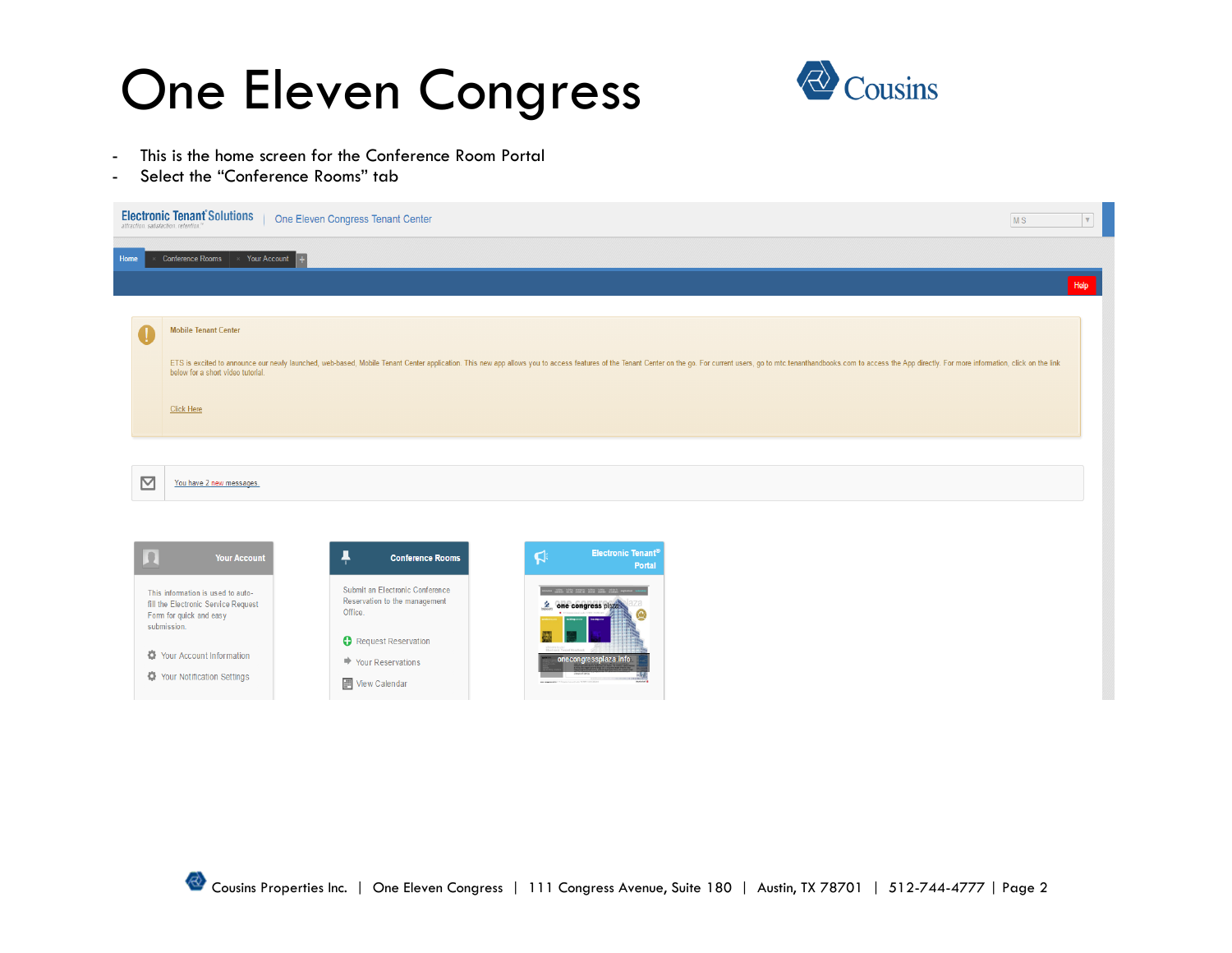

- From the conference room tab you can:
	- o Request a reservation
	- o View your reservations
	- o View the conference room calendar to see which days are available
- Click the blue "Select" button to request a reservation

|      | <b>Electronic Tenant Solutions</b><br>attraction, satisfaction, retention." | One Eleven Congress Tenant Center                                          | MS | $\mathbf v$ |
|------|-----------------------------------------------------------------------------|----------------------------------------------------------------------------|----|-------------|
| Home | <b>Conference Rooms</b>                                                     | Your Account                                                               |    |             |
|      | Request Reservation Your Reservations Calendar                              |                                                                            |    | Help        |
|      | <b>Request Reservation: Room Selection</b>                                  |                                                                            |    |             |
|      | Please choose an option to reserve.                                         |                                                                            |    |             |
|      |                                                                             |                                                                            |    |             |
|      |                                                                             | <b>Building Conference Center</b>                                          |    |             |
|      |                                                                             | Room File: Cousins COI Vendor Requirements   Conference Room Setup Options |    |             |
|      |                                                                             |                                                                            |    |             |
|      | <b>SELECT</b>                                                               | <b>Maximum Requestable Days: 3</b>                                         |    |             |
|      |                                                                             | <b>Max Capacity: 75</b>                                                    |    |             |
|      |                                                                             | <b>Reservation Times:</b><br>Weekdays<br>7:00 AM - 6:00 PM                 |    |             |
|      |                                                                             | Available Days: Monday   Tuesday   Wednesday   Thursday   Friday           |    |             |
|      |                                                                             |                                                                            |    |             |
|      |                                                                             |                                                                            |    |             |
|      |                                                                             | Description:<br>Location: 8th Floor, Suite 850                             |    |             |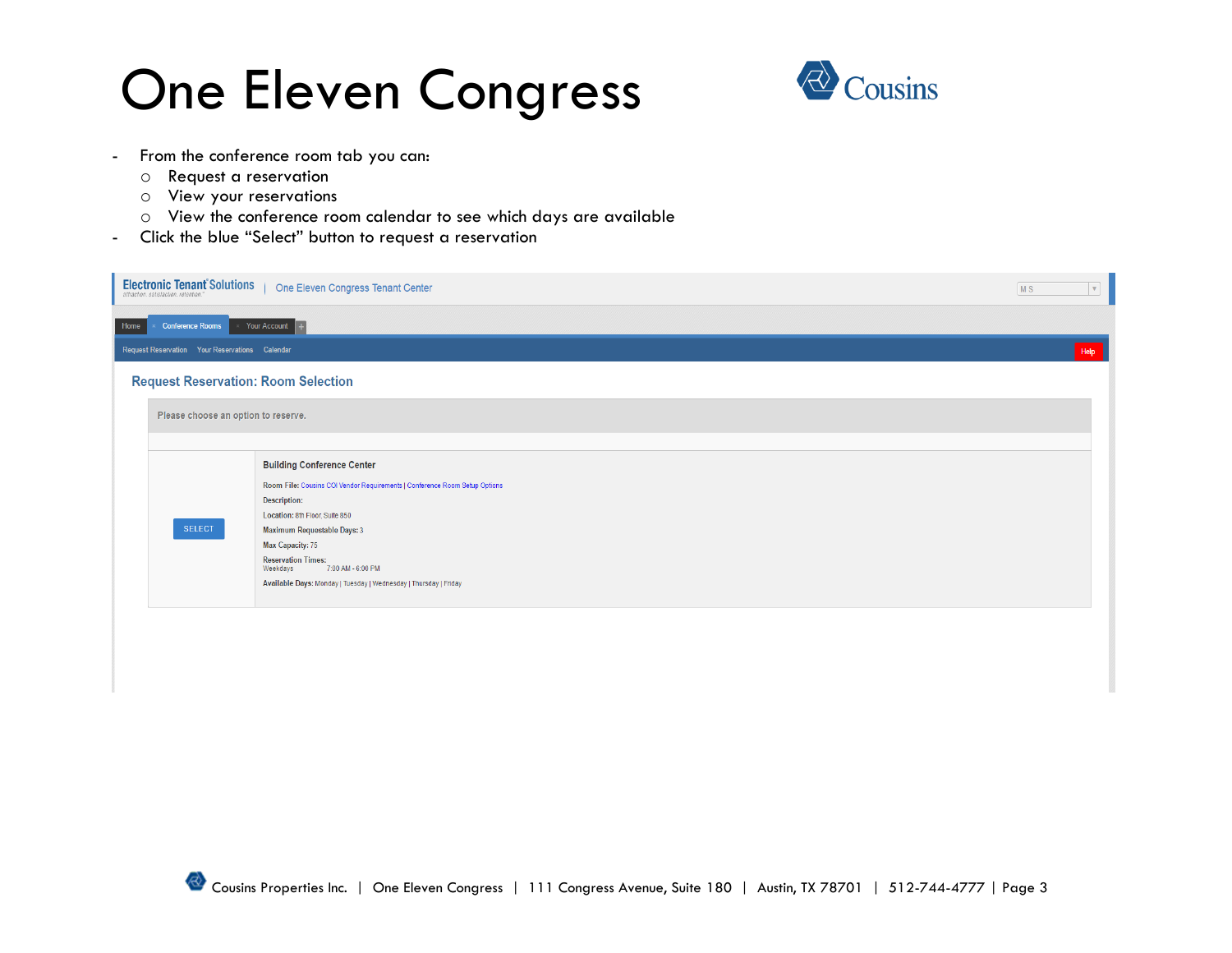

- Fill out the blanks below with your company and contact information
	- o Any blank with a red star marked by it must be filled out

| <b>Electronic Tenant Solutions</b>             | One Eleven Congress Tenant Center                 |                                                               | MS<br>$\mathbf v$ |
|------------------------------------------------|---------------------------------------------------|---------------------------------------------------------------|-------------------|
| <b>Conference Rooms</b><br>Home                | Your Account                                      |                                                               |                   |
| Request Reservation Your Reservations Calendar |                                                   |                                                               | Help              |
| <b>Request Reservation</b>                     |                                                   |                                                               |                   |
| <b>Back to Room</b><br>Selection               | <b>Building Conference Center</b><br>Description: |                                                               |                   |
|                                                | <b>Contact Information</b>                        |                                                               |                   |
|                                                |                                                   | <b>Your Contact Information</b>                               |                   |
|                                                | Name                                              | M <sub>S</sub>                                                |                   |
|                                                | Email *                                           |                                                               |                   |
|                                                | Phone                                             | <b>Contact Email Cannot Be Left Blank</b>                     |                   |
|                                                | Alt Phone                                         |                                                               |                   |
|                                                |                                                   | $\Box$ Update your account details with the information above |                   |
|                                                |                                                   | <b>Conference Main Contact</b><br>Same As Above               |                   |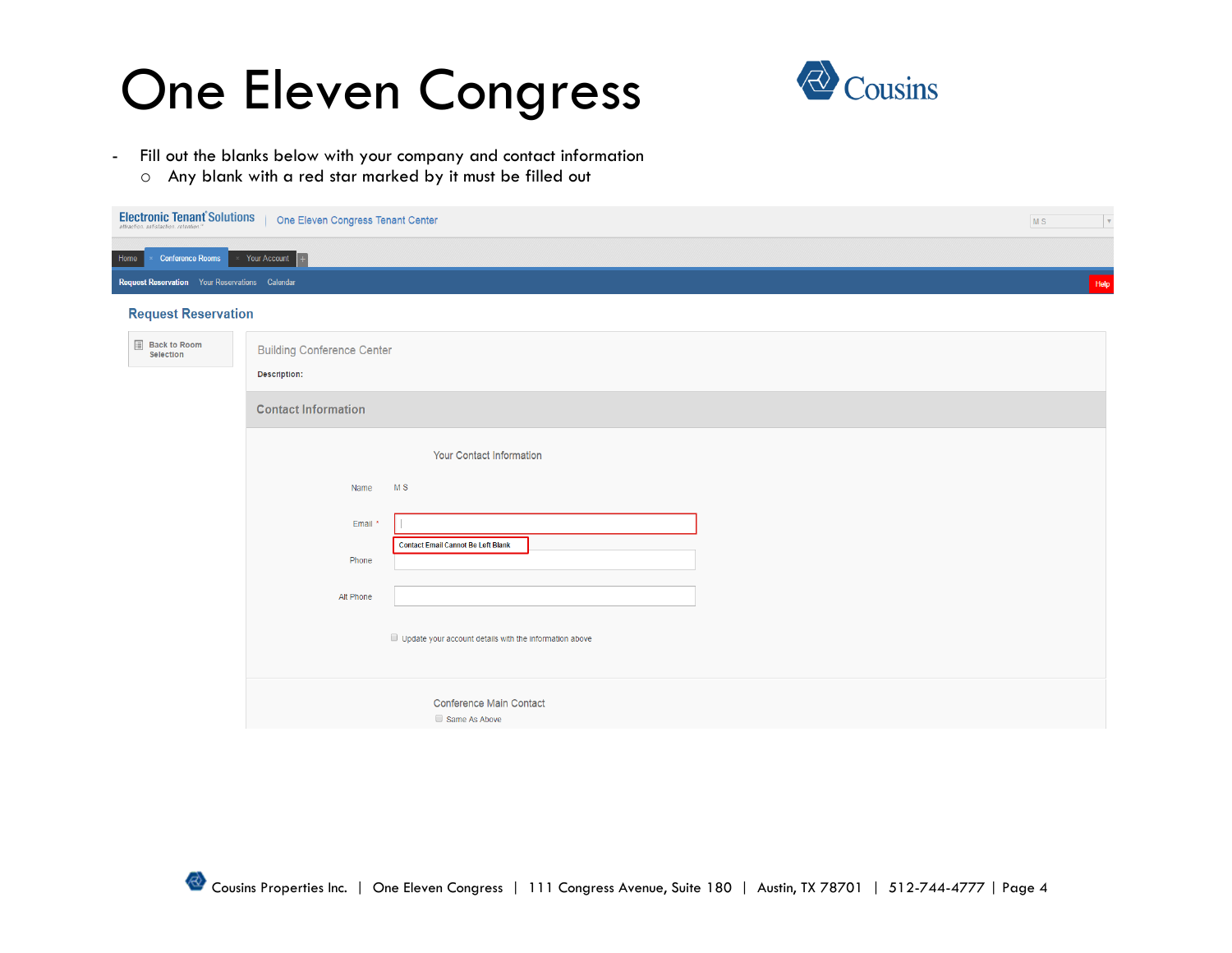

- Select the time and date for your conference room reservation
	- o You will not be able to select a date marked blue or red

| <b>Reservation Time &amp; Dates</b>                                                                                                                                                                                         |                                                               |  |  |  |  |  |
|-----------------------------------------------------------------------------------------------------------------------------------------------------------------------------------------------------------------------------|---------------------------------------------------------------|--|--|--|--|--|
| 1 You can pick days on the calendar by clicking on them or you can click the 'Add Date' button to add additional days. Review the color codes below and hover over<br>them to determine the availability for specific days. |                                                               |  |  |  |  |  |
| This amenity is available:<br>Weekdays 7:00 AM - 6:00 PM                                                                                                                                                                    |                                                               |  |  |  |  |  |
| $< 1$ 2015 2016 2017 2018 2019 2( >                                                                                                                                                                                         |                                                               |  |  |  |  |  |
| < Jan Feb Mar Apr May Jun Jul >                                                                                                                                                                                             |                                                               |  |  |  |  |  |
| ● Your Reservations ● Other Reservations<br>● Multiple ● Room Unavailable                                                                                                                                                   | $\bullet$ Date 1:<br>You must fill in all dates and times for |  |  |  |  |  |
| -------------------<br>APR 2017                                                                                                                                                                                             | + Add Date<br>your reservation.                               |  |  |  |  |  |
| S M T W T F S                                                                                                                                                                                                               |                                                               |  |  |  |  |  |
| 27 28 29 30 31 1<br>26                                                                                                                                                                                                      |                                                               |  |  |  |  |  |
| $\overline{4}$<br>$-5$                                                                                                                                                                                                      |                                                               |  |  |  |  |  |
| 11<br>14<br>10<br>12<br>15<br>13                                                                                                                                                                                            |                                                               |  |  |  |  |  |
| 18<br>19<br>20<br>21<br>22                                                                                                                                                                                                  |                                                               |  |  |  |  |  |
| 24<br>25    26    27    28<br>$\left( 29\right)$                                                                                                                                                                            |                                                               |  |  |  |  |  |
| $\left( 6 \right)$<br>$2 \quad 3 \quad 4 \quad 5$<br>30                                                                                                                                                                     |                                                               |  |  |  |  |  |
| <b>Available Options</b>                                                                                                                                                                                                    |                                                               |  |  |  |  |  |
| <b>Reservation Options</b><br>Dry Erase Board                                                                                                                                                                               |                                                               |  |  |  |  |  |
| Overhead Projector                                                                                                                                                                                                          |                                                               |  |  |  |  |  |
| Podium                                                                                                                                                                                                                      |                                                               |  |  |  |  |  |
| Telephone Line                                                                                                                                                                                                              |                                                               |  |  |  |  |  |
| Wireless Internet Access                                                                                                                                                                                                    |                                                               |  |  |  |  |  |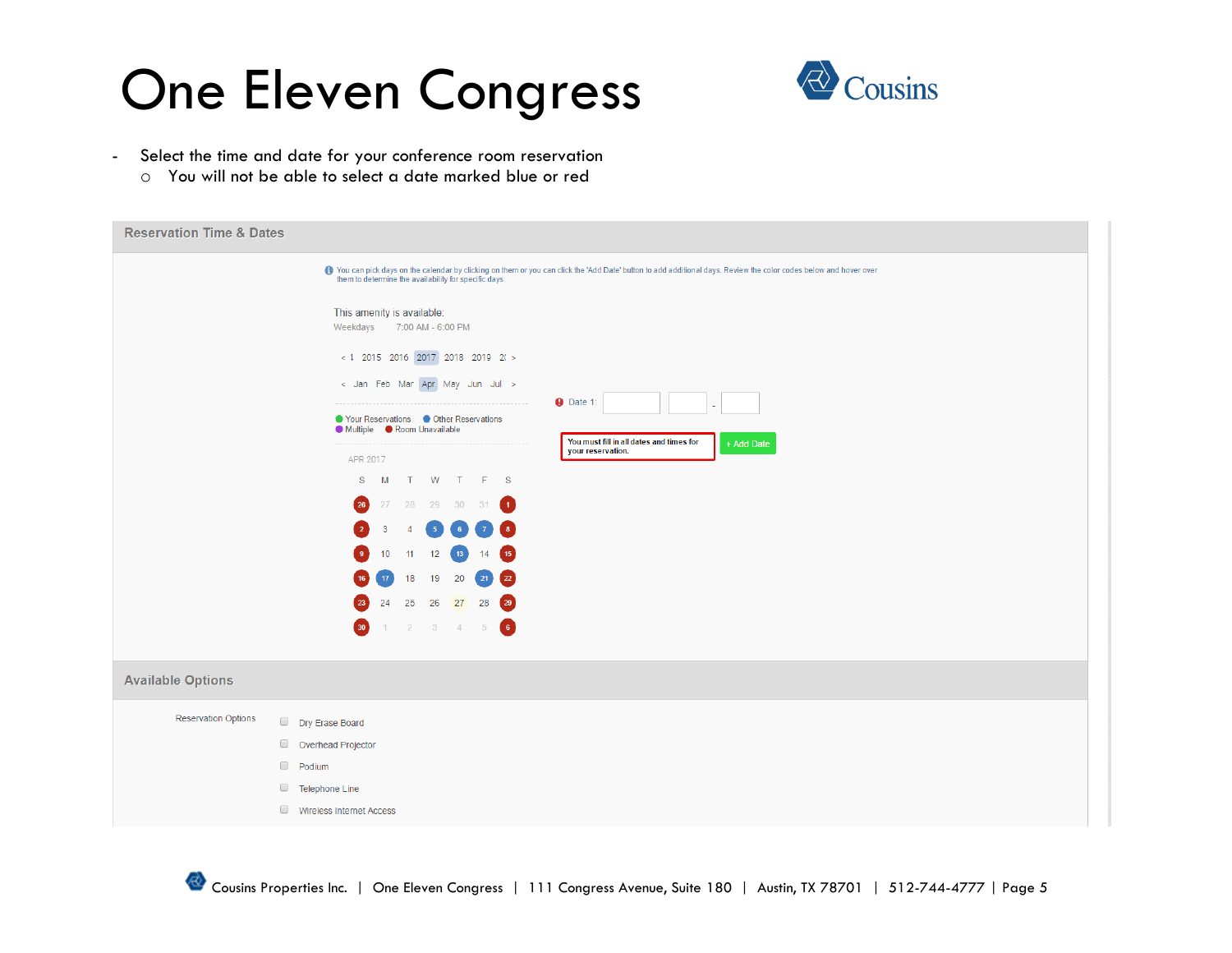

- Attach/"Upload" certificates of insurance for any vendors that will need access during your reservation

|                                                                                                                                             | $\Box$ vireless internet access |  |  |
|---------------------------------------------------------------------------------------------------------------------------------------------|---------------------------------|--|--|
| Setup Options                                                                                                                               | $\Box$ Banquet                  |  |  |
|                                                                                                                                             | $\Box$ Class                    |  |  |
|                                                                                                                                             | $\Box$ Square                   |  |  |
|                                                                                                                                             | $\Box$ T-Shape                  |  |  |
|                                                                                                                                             | $\Box$ U-Shape                  |  |  |
|                                                                                                                                             |                                 |  |  |
| Special Requests                                                                                                                            |                                 |  |  |
|                                                                                                                                             |                                 |  |  |
|                                                                                                                                             |                                 |  |  |
|                                                                                                                                             |                                 |  |  |
|                                                                                                                                             |                                 |  |  |
| <b>Attachments</b>                                                                                                                          |                                 |  |  |
|                                                                                                                                             |                                 |  |  |
| Attachment                                                                                                                                  | $\alpha$<br>Upload              |  |  |
|                                                                                                                                             | 6 5MB Maximum file size.        |  |  |
|                                                                                                                                             | Attachment Name (optional)      |  |  |
|                                                                                                                                             |                                 |  |  |
|                                                                                                                                             | + Add Attachment                |  |  |
| <b>Reservation Alert</b>                                                                                                                    |                                 |  |  |
|                                                                                                                                             |                                 |  |  |
| All Caterer/Venders must have COI's on file in the Management Office. For all AV Equipment, please check out with Security at street level. |                                 |  |  |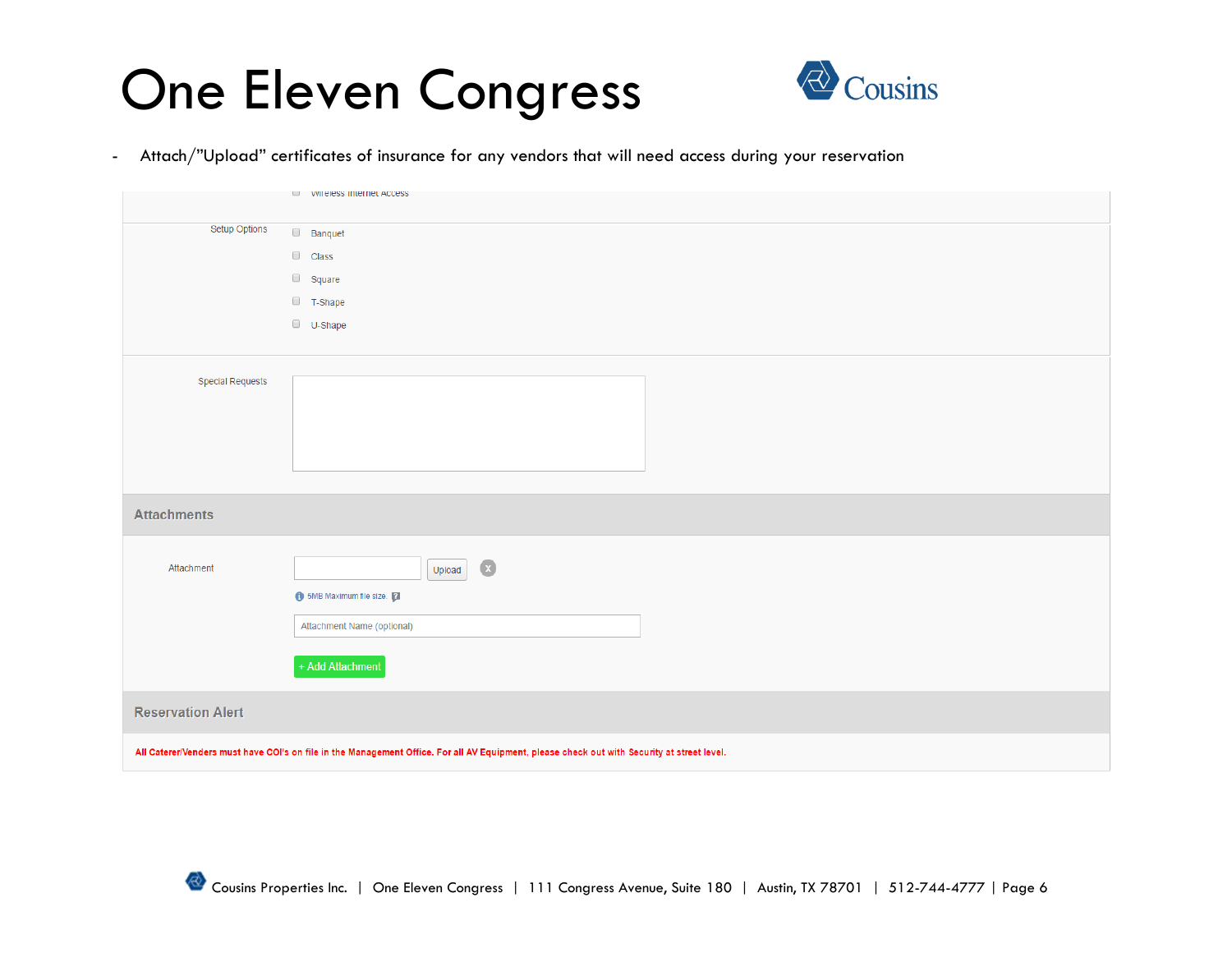

- After submitting your request, you will be redirected to the conference room home screen where you can edit reservations and view the status of the reservation

| <b>Electronic Tenant Solutions</b><br>One Eleven Congress Tenant Center    | <b>MS</b> |
|----------------------------------------------------------------------------|-----------|
| <b>Conference Rooms</b> $\longrightarrow$ Your Account $\boxed{+}$<br>Home |           |
| Request Reservation Your Reservations Calendar                             | Help      |
| $\left\langle \right\rangle$ Reservation requested successfully            |           |

#### **Reservation Details**

| <b>I</b> Your Reservations  | <b>New</b><br>One Eleven Congress - Building Conference Center<br>ID: 197132 |                                 | <b>Reservation Time &amp; Dates</b>      |
|-----------------------------|------------------------------------------------------------------------------|---------------------------------|------------------------------------------|
| <b>O</b> New Reservation    | Date Created: May 03, 2017 at 11:07 AM                                       |                                 |                                          |
|                             | Name: TEST!                                                                  |                                 | < 14 2015 2016 2017 2018 2019 : >        |
| Add Communication           | Room: Building Conference Center                                             |                                 |                                          |
|                             | Attendees: 55                                                                |                                 | < Mar Apr May Jun Jul Aug Sep >          |
| $\triangle$ Edit            | <b>Reservation Options:</b>                                                  |                                 |                                          |
|                             | <b>Setup Options:</b>                                                        |                                 | ● Your Reservations ● Other Reservations |
| <b>同</b> Duplicate          | <b>Special Requests:</b>                                                     |                                 | Multiple Room Unavailable                |
| <b>3</b> Cancel Reservation | <b>Billable Items: None</b>                                                  |                                 | <b>JUN 2017</b>                          |
| <b>A</b> Print              |                                                                              |                                 | S M T W T F S                            |
|                             | <b>M S (Contact Information)</b>                                             | M S (Conference Main Contact)   | 28 29 30 31 1 2 3                        |
|                             | Phone:                                                                       | Phone:                          | 4 5 6 7 8 9 10                           |
|                             | <b>Alt Phone:</b>                                                            | <b>Alt Phone:</b>               |                                          |
|                             | Email: savocamichelle@gmail.com                                              | Email: savocamichelle@gmail.com | 11 12 13 14 15 16 17                     |
|                             |                                                                              |                                 | 18 19 20 21 22 23 24                     |
|                             | <b>Attachments</b>                                                           |                                 | 25 26 27 28 29 30 1                      |
|                             | Edit Attachments                                                             |                                 |                                          |
|                             | <b>Reservation Time &amp; Dates</b>                                          |                                 | <b>Communication Log</b>                 |